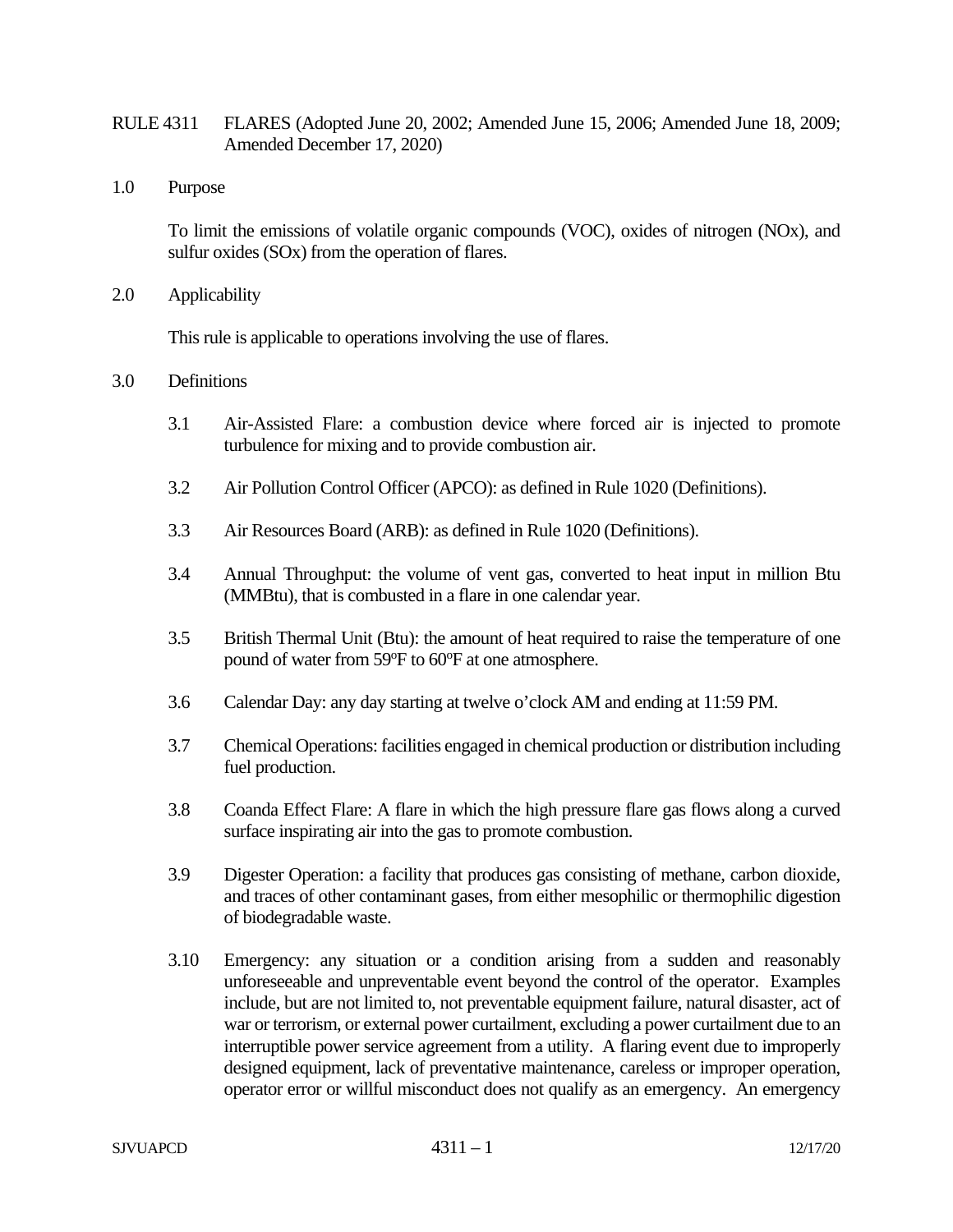situation requires immediate corrective action to restore safe operation. A planned flaring event shall not be considered as an emergency.

- 3.11 Enclosed Flare: a flare composed of multiple gas burners that are grouped in an enclosure, and are staged to operate at a wide range of flow rates.
- 3.12 EPA: United States Environmental Protection Agency.
- 3.13 Feasible: Capable of being accomplished in a successful manner within a reasonable period of time, taking into account economic, environmental, legal, social, and technological factors.
- 3.14 Flare: a combustion device that oxidizes combustible gases or vapors, where the combustible gases or vapors being destroyed are routed into the burner without heat recovery.
- 3.15 Flare Event: any intentional or unintentional combustion of vent gas in a flare. The flare event ends when the flow velocity drops below 0.12 feet per second or when the operator can demonstrate that no more vent gas was combusted based upon the monitoring records of the flare water seal level and/or other parameters as approved by the APCO in the Flare Monitoring and Recording Plan. For a flare event that continues for more than one calendar day, each calendar day or venting of gases shall constitute a separate flare event.
- 3.16 Flare Gas: gas burned in a flare.
- 3.17 Flare Minimization Plan (FMP): a document intended to meet the requirements of Section 6.5 of this Rule.
- 3.18 Flare Monitoring System: all flare monitoring and recording equipment used for the determination of flare operating parameters. Flare monitoring and recording equipment includes, but is not limited to, sample systems, transducers, transmitters, data acquisition equipment, data recording equipment, and video monitoring equipment and video recording equipment.
- 3.19 Gaseous Fuel: any gases used as combustion fuel which include, but are not limited to, any natural, process, synthetic, landfill, sewage digester, or waste gases. Gaseous fuels include produced gas, pilot gas and, when burned, purge gas.
- 3.20 Landfill Operation: facilities engaged in operating landfills as defined in the North American Industry Classification System 562211 (Hazardous Waste Treatment and Disposal) or 562212 (Solid Waste Landfill).
- 3.21 Major Source: as defined in Rule 2201 (New and Modified Stationary Source Review Rule).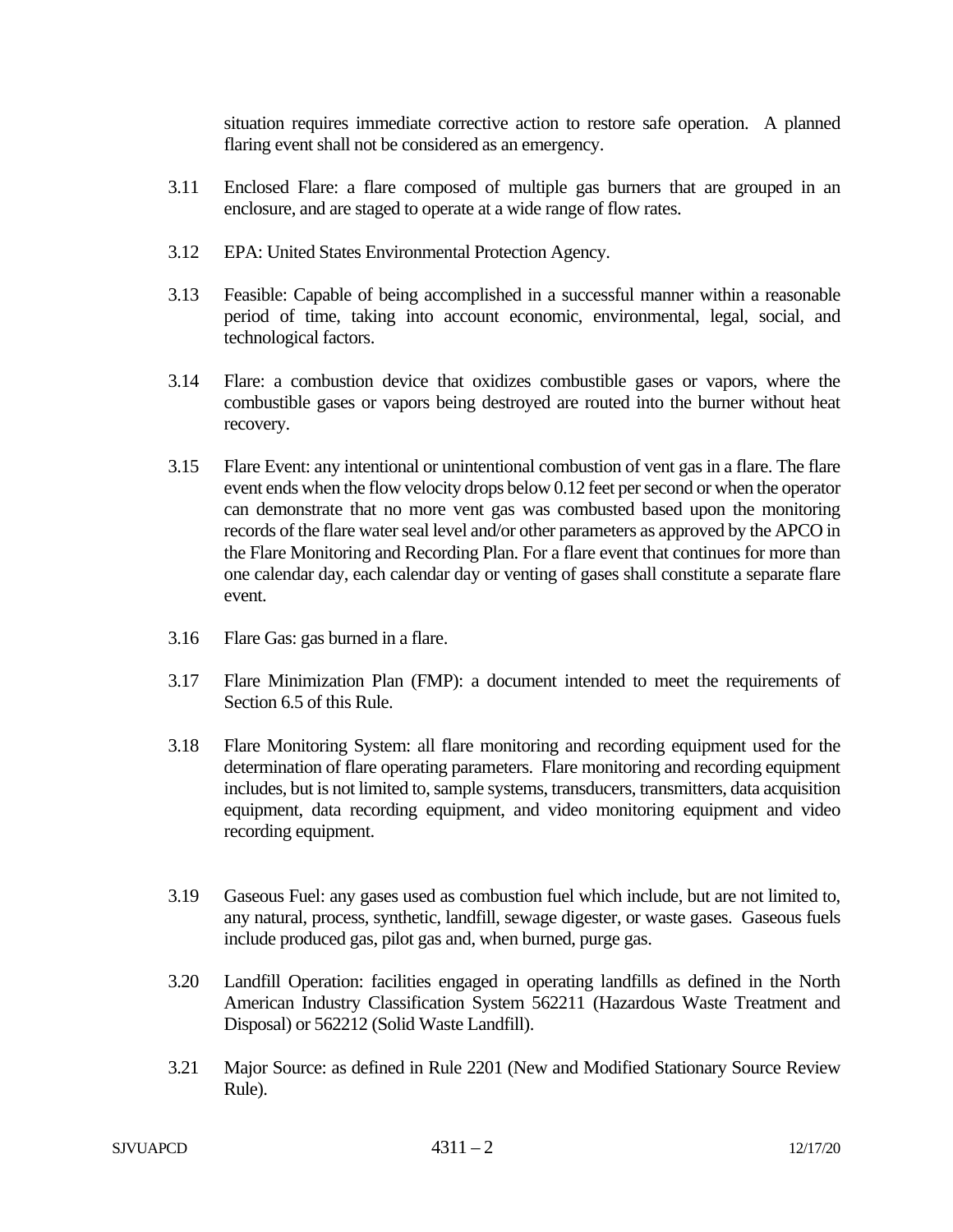- 3.22 MMBtu: million British thermal units.
- 3.23 MMscf: million standard cubic feet
- 3.24 Non-Assisted Flare: a combustion device without any auxiliary provision for enhancing the mixing of air into its flame. This definition does not include those flares that by design provide excess air at the flare tip.
- 3.25 NOx: any nitrogen oxide compounds.
- 3.26 Oil and Gas Operation: facilities engaged in crude oil or gas production, gas processing, or refining.
- 3.27 Open Flare: a vertically or horizontally oriented open pipe flare from which gases are released into the air before combustion is commenced.
- 3.28 Operator: includes, but not limited to, any person who owns, leases, supervises, or operates a facility.
- 3.29 Organic Liquid Loading Operation: as defined in Rule 4624 (Transfer of Organic Liquid).
- 3.30 Petroleum Refinery: a facility that processes petroleum, as defined in the Standard Industrial Classification Manual as Industry No. 2911, Petroleum Refining. For the purpose of this rule, all portions of the petroleum refining operation, including those at non-contiguous locations operating flares, shall be considered as one petroleum refinery.
- 3.31 Pilot: an auxiliary burner used to ignite the vent gas routed to a flare.
- 3.32 Pilot Gas: the gas used to maintain the presence of a flame for ignition of vent gases.
- 3.33 Planned Flaring: a flaring operation that constitutes a designed and planned process at a source, and which would have been reasonably foreseen ahead of its actual occurrence, or is scheduled to occur. Planned flaring includes, but is not limited to, the following flaring activities:
	- 3.33.1 Oil or gas well tests, well related work, tests ordered by a regulatory agency.
	- 3.33.2 Equipment depressurization for maintenance purposes.
	- 3.33.3 Equipment start-up or shutdown.
	- 3.33.4 Flaring of gas at production sources where no gas handling, gas injection or gas transmission facilities exists.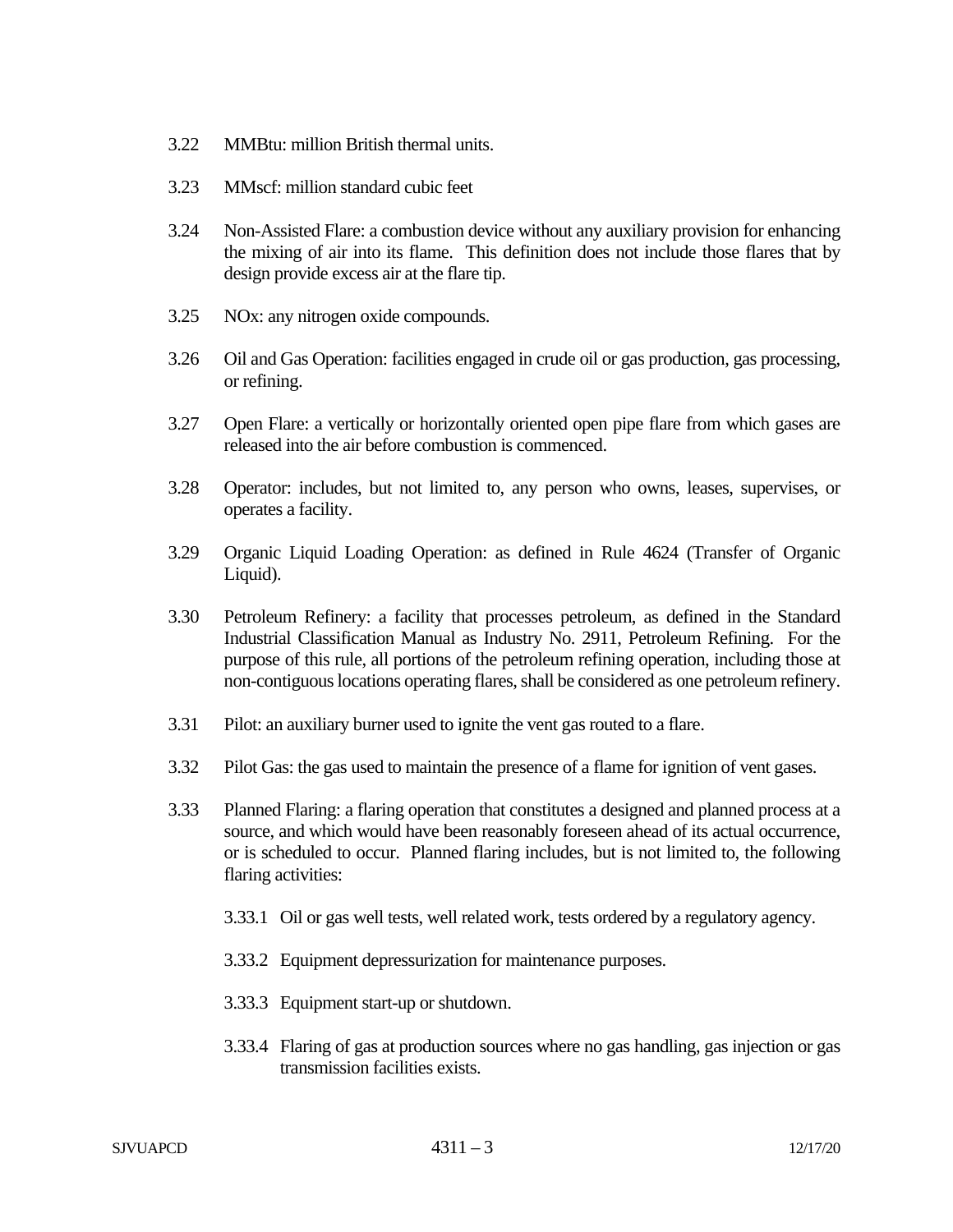- 3.33.5 Flaring of off-specification gas (i.e. non-PUC quality gas), unless the operator can demonstrate that the gas must be flared for engineering or safety reasons, e.g., under emergency.
- 3.33.6 The operation of a flare for the purpose of performing equipment maintenance.
- 3.34 Prevention Measure: a component, system, procedure, or program that will minimize or eliminate flaring.
- 3.35 Public Utilities Commission (PUC) Quality Gas: any gaseous fuel, gas containing fuel where the sulfur content is no more than one-fourth (0.25) grain of hydrogen sulfide per one hundred (100) standard cubic feet and no more than five grains of total sulfur per one hundred (100) standard cubic feet. PUC quality gas shall also mean high methane (at least 80% by volume) gas as specified in PUC's General Order 58-A.
- 3.36 Publicly-Owned Facility: A wastewater treatment facility or landfill facility owned and operated by a public agency.
- 3.37 Purge Gas: Nitrogen, carbon dioxide, liquefied petroleum gas, refinery fuel gas, or natural gas, any of which can be used to maintain a non-explosive mixture of gases in the flare header or provide sufficient exit velocity to prevent any regressive flame travel back into the flare header.
- 3.38 Refinery Fuel Gas: a combustible gas, which is a by-product of the refinery process.
- 3.39 Regeneration Gas: Purge gas from a system consisting of several media trains that is used to remove impurities from combustible gas vapors that is regenerated by purging with gas.
- 3.40 Reportable Flaring Event: any flaring where more than 500,000 standard cubic feet of vent gas is flared per calendar day, or where sulfur oxide emissions are greater than 500 pounds per calendar day. A reportable flaring event ends when it can be demonstrated by monitoring required in Section 6.8 that the integrity of the water seal has been maintained sufficiently to prevent vent gas to the flare tip. For flares without water seals or water seal monitors as required by Section 6.8, a reportable flaring event ends when the rate of flow of vent gas falls below 0.12 feet per second.
- 3.41 Representative Sample: a sample of vent gas collected from the location as approved for flare monitoring and analyzed utilizing test methods specified in Section 6.3.4.
- 3.42 Shutdown: the procedure by which the operation of a process unit or piece of equipment is stopped due to the end of a production run, or for the purpose of performing maintenance, repair and replacement of equipment. Stoppage caused by frequent breakdown due to poor maintenance or operator error shall not be deemed a shutdown.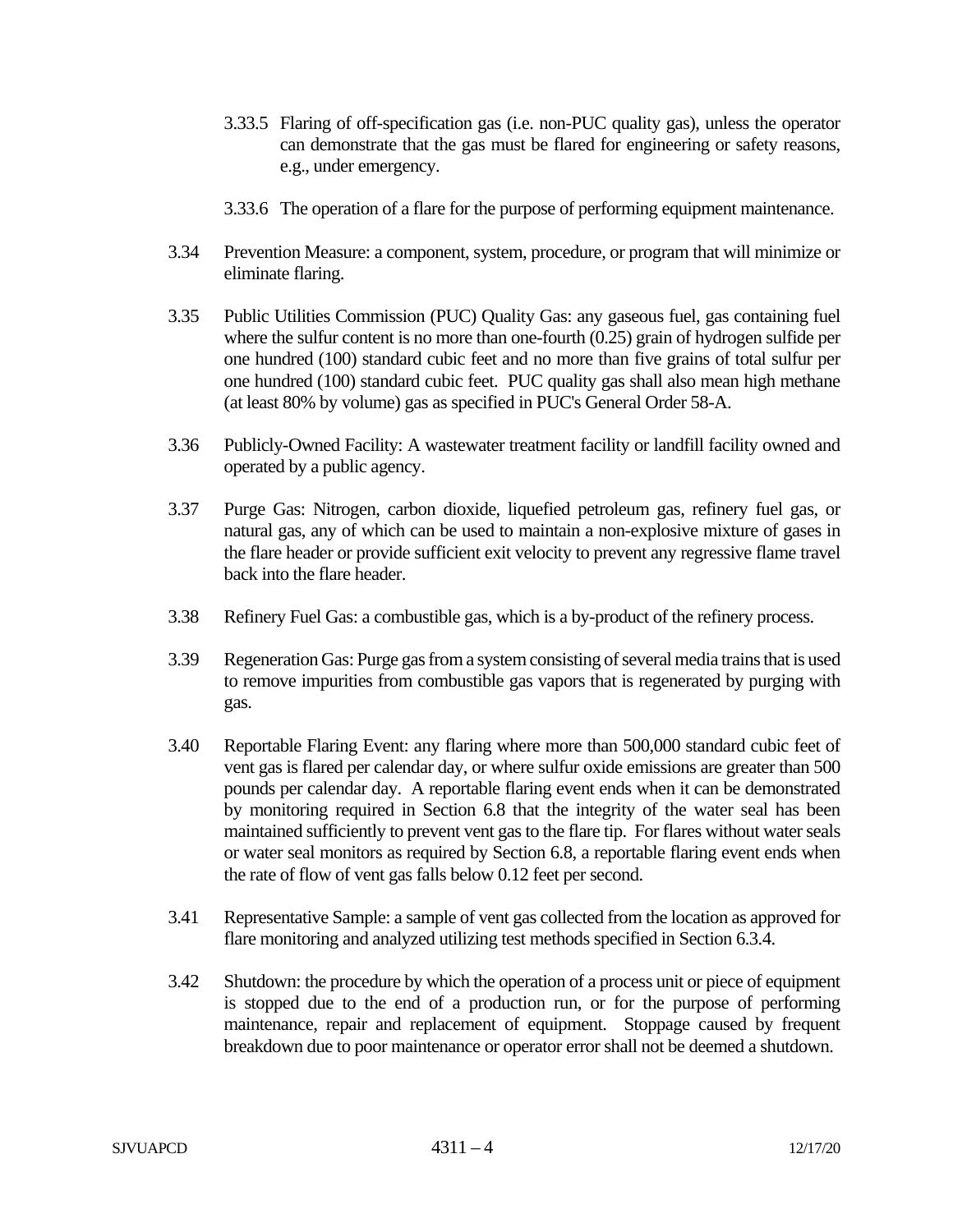- 3.43 Startup: the procedure by which a process unit or piece of equipment achieves normal operational status, as indicated by such parameters as temperature, pressure, feed rate and product quality.
- 3.44 Steam-Assisted Flare: a combustion device where steam is injected into the combustion zone to promote turbulence for the mixing of the combustion air before it is introduced to the flame.
- 3.45 Total Organic Gases (TOG): all hydrocarbon compounds containing hydrogen and carbon with or without other chemical elements.
- 3.46 Turnaround: a planned activity involving shutdown and startup of one or several process units for the purpose of performing periodic maintenance, repair, replacement of equipment or installation of new equipment.
- 3.47 Vent Gas: any gas directed into a flare, excluding assisting air or steam, flare pilot gas, and any continuous purge gases.
- 3.48 Volatile Organic Compound (VOC): as defined in Rule 1020 (Definitions).
- 3.49 Water Seal: a liquid barrier, or seal, to prevent the passage of gas. Water seals provide a positive means of flash-back prevention in addition to enabling the upstream flare system header to operate at a slight positive pressure at all times.
- 4.0 Exemptions
	- 4.1 Flares operated at municipal solid waste landfills that combust less than 2,000 MMscf of landfill gas per calendar year and that have ceased accepting waste.
	- 4.2 Flares that combust only propane or butane or a combination of propane and butane.
	- 4.3 Flares used for well testing, tank degassing, and pipeline degassing operations.
	- 4.4 Flares that combust regeneration gas.
- 5.0 Requirements

The operator of any source subject to this rule shall comply with the following requirements:

- 5.1 Flares that are permitted to operate only during an emergency are not subject to the requirements of Sections 5.7, 5.8, 5.9 and 5.10.
- 5.2 Flares that are operated 200 hours or less per calendar year as specified in the Permit to Operate, or with an annual throughput limit equivalent to 200 hours per year at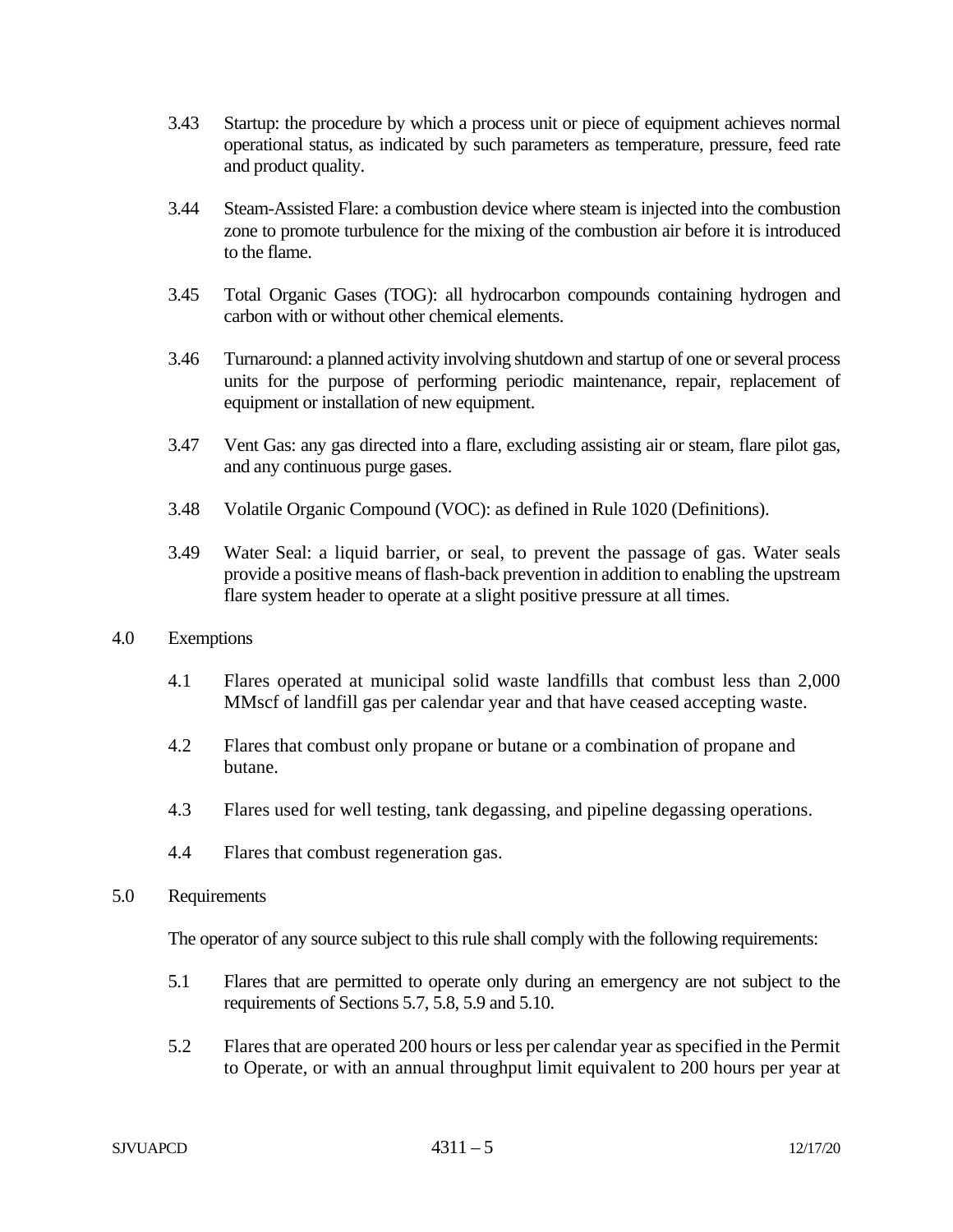flare rating (MMBtu/hr) as specified in the Permit to Operate, are exempt from the requirements of Sections 5.9 and 5.10.

- 5.2.1 For the 200 hours per year validation, the operator shall use a calibrated non-resettable totalizing time meter or equivalent method approved in writing by the APCO; or
- 5.2.2 For the annual throughput limit equivalent to 200 hours per year validation, the operator shall use a calibrated fuel meter or equivalent method approved in writing by the APCO.
- 5.3 The flame shall be present at all times when combustible gases are vented through the flare.
- 5.4 The outlet shall be equipped with an automatic ignition system, or, shall operate with a pilot flame present at all times when combustible gases are vented through the flare, except during purge periods for automatic-ignition equipped flares.
- 5.5 Except for flares equipped with a flow-sensing ignition system, a heat sensing device such as a thermocouple, ultraviolet beam sensor, infrared sensor, or an alternative equivalent device, capable of continuously detecting at least one pilot flame or the flare flame is present shall be installed and operated.
- 5.6 Flares that use flow-sensing automatic ignition systems and which do not use a continuous flame pilot shall use purge gas for purging.
- 5.7 Open flares in which the flare gas pressure is less than 5 psig shall be operated in such a manner that meets the provisions of 40 CFR 60.18. The requirements of this section shall not apply to Coanda effect flares.
- 5.8 Ground-level enclosed flares shall meet the emission standards in Table 1, except as specified in Section 5.9 and 5.10.

| Table 1 – Ground Level Enclosed Flare Emissions Limits |                |                  |  |
|--------------------------------------------------------|----------------|------------------|--|
| Type of Flare and Heat<br>Release Rate in MMBtu/hr     | VOC (lb/MMBtu) | $NOx$ (lb/MMBtu) |  |
| <b>Without Steam-assist</b>                            |                |                  |  |
| $<$ 10 MMBtu                                           | 0.0051         | 0.0952           |  |
| 10-100 MMBtu                                           | 0.0027         | 0.1330           |  |
| $>100$ MMBtu                                           | 0.0013         | 0.5240           |  |
| With Steam-assist                                      |                |                  |  |
| All                                                    | $0.14$ as TOG  | 0.068            |  |

5.9 Except for flares that meet the emission limits specified in Table 3, operators of flares located at operations specified in Table 2 shall complete one of the following options: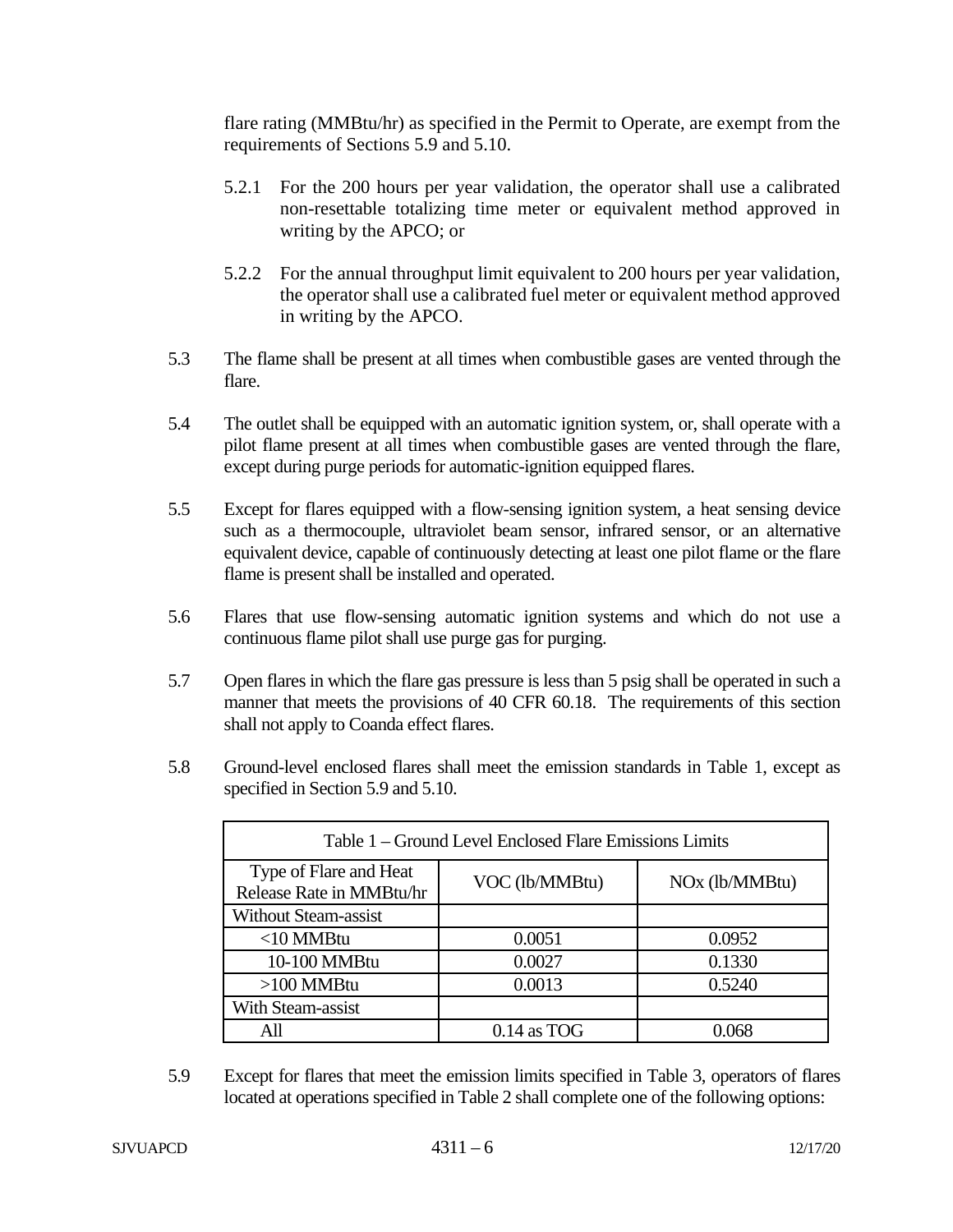- 5.9.1 Submit an ATC application to limit flaring annual throughput through an enforceable Permit to Operate limit, to levels not to exceed those specified in Table 2 for two consecutive calendar years, per the compliance schedule in Section 7.2; or
- 5.9.2 Replace or modify the existing flare to meet Table 3 emission limits per the compliance schedule in Section 7.3.

| Table 2 - Flare Annual Throughput Thresholds (MMBtu/calendar year)          |          |
|-----------------------------------------------------------------------------|----------|
| <b>Flare Category</b>                                                       | MMBtu/yr |
| A. Flares used at Oil and Gas Operations, and Chemical<br><b>Operations</b> | 25,000   |
| B. Flares used at Landfill Operations                                       | 90,000   |
| C. Flares used at Digester Operations                                       | 100,000  |
| D. Flares used at Organic Liquid Loading Operations                         | 25,000   |

| Table 3 – VOC and NOx Emissions Requirements for Flares             |                             |                            |
|---------------------------------------------------------------------|-----------------------------|----------------------------|
| <b>Flare Category</b>                                               | VOC (lb/MMBtu)              | NO <sub>x</sub> (lb/MMBtu) |
| A. Flares at Oil and Gas Operations<br>or Chemical Operations       | 0.008                       | 0.018                      |
| <b>B.</b> Flares at Landfill Operations                             | 0.038                       | 0.025                      |
| C. Flares at Digester Operations<br>(Located at a Major Source)     | 0.038                       | 0.025                      |
| D. Flares at Digester Operations<br>(Not located at a Major Source) | N/A                         | 0.060                      |
| E. Flares at Organic Liquid Loading                                 | Pounds/1,000 gallons loaded |                            |
| Operations                                                          | N/A                         | 0.034                      |

- 5.10 For operators of flares that opt to comply with Section 5.9.1, any operator with a flare that exceeds the annual throughput thresholds specified in Table 2 for two consecutive calendar years shall notify the APCO in writing of the exceedance within 30 days following the end of the second calendar year and shall replace or modify the flare to meet Table 3 emission limits per the compliance schedule in Section 7.4.
- 5.11 Flare Minimization Plan

Effective on and after July 1, 2011, flaring is prohibited at petroleum refineries and major sources, except landfill operations, unless it is consistent with an approved flare minimization plan (FMP), pursuant to Section 6.5, and all commitments listed in that plan have been met. This standard shall not apply if the APCO determines that the flaring is caused by an emergency as defined by Section 3.10 and is necessary to prevent an accident, hazard or release of vent gas directly to the atmosphere.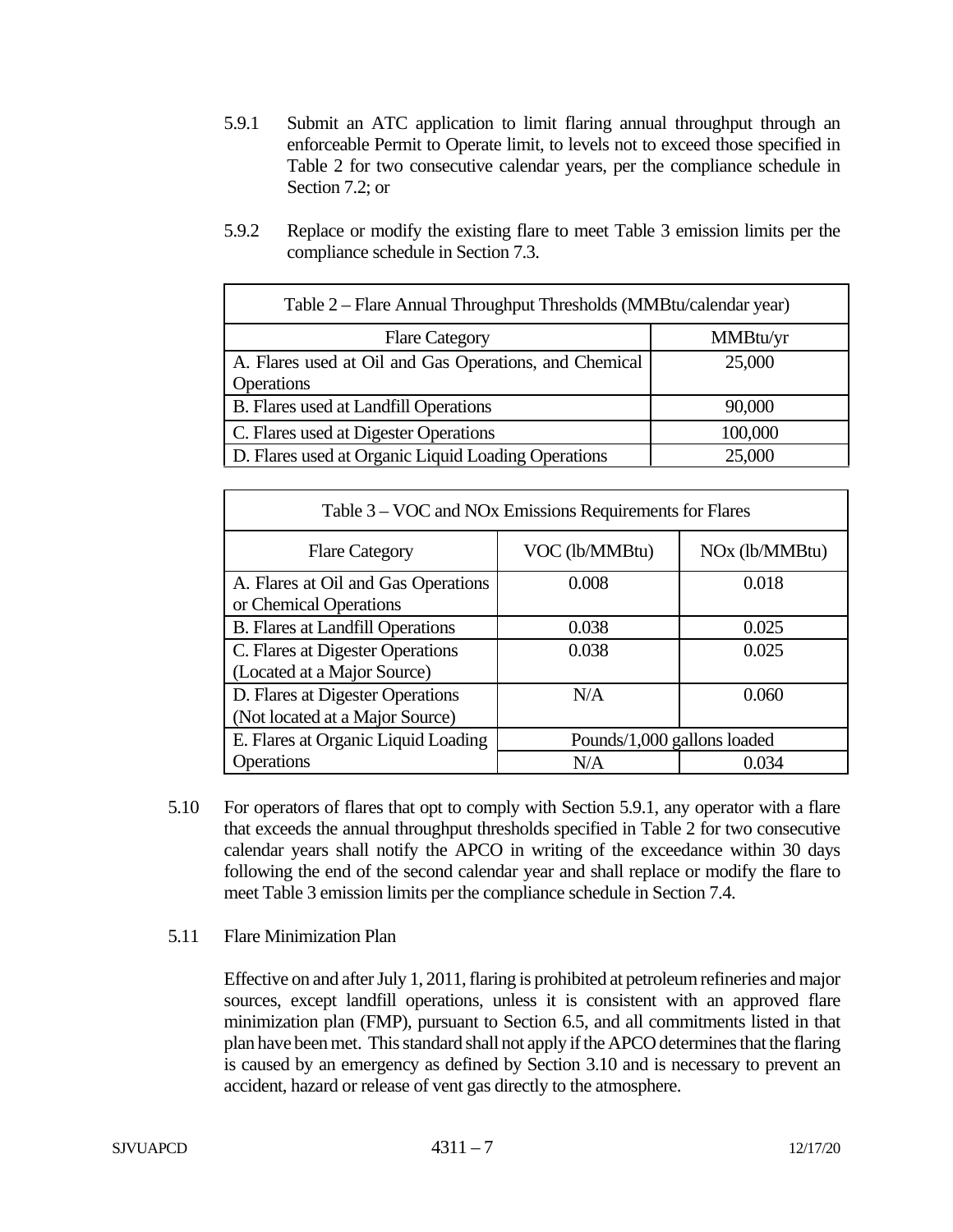5.12 Petroleum Refinery SO2 Performance Targets

The operator of a petroleum refinery shall minimize sulfur dioxide flare emissions to less than 0.50 tons per million barrels of crude processing capacity, calculated as an average over one calendar year.

- 5.13 Effective on and after July 1, 2011, the operator of a flare at a petroleum refinery or major source, except landfill operations, subject to flare minimization requirements pursuant to Section 5.11 shall monitor the vent gas flow to the flare with a flow measuring device or other parameters as specified in the Permit to Operate. The operator shall maintain records pursuant to Section 6.1.7. Flares that the operator can verify, based on permit conditions, are not capable of producing reportable flare events pursuant to Section 6.2.2 shall not be required to monitor vent gas flow to the flare.
- 5.14 Effective on and after January 1, 2024, the operator of a flare subject to the annual throughput thresholds in Table 2 shall monitor the vent gas flow to the flare with a flow measuring device or other parameters as specified in the Permit to Operate. The operator shall determine the heating value (Btu per cubic foot) of the vent gas annually in accordance with Section 6.3.6. The operator shall maintain records pursuant to Section 6.1.7. Flares that the operator can verify, based on permit conditions, are not capable of exceeding the annual throughput thresholds in Table 2 shall not be required to monitor vent gas flow to the flare.
- 5.15 Effective on and after July 1, 2011, the operator of a petroleum refinery or a flare at a major source, except landfill operations, with a flaring capacity equal to or greater than 50 MMBtu per hour shall monitor the flare pursuant to Sections 6.6, 6.7, 6.8, 6.9, and 6.10. Effective on and after January 1, 2024, the operator of any flare with a flaring capacity equal to or greater than 50 MMBtu per hour shall monitor the flare pursuant to Sections 6.6, 6.7, 6.8, 6.9, and 6.10.

#### 6.0 Administrative Requirements

6.1 Recordkeeping

The following records shall be maintained, retained on-site for a minimum of five years, and made available to the APCO, ARB, and EPA upon request:

- 6.1.1 Copy of the compliance determination conducted pursuant to Section 6.4.1.
- 6.1.2 Copy of the source testing result conducted pursuant to Section 6.4.2.
- 6.1.3 For flares used during an emergency, record of the duration of flare operation, amount of gas burned, and the nature of the emergency situation.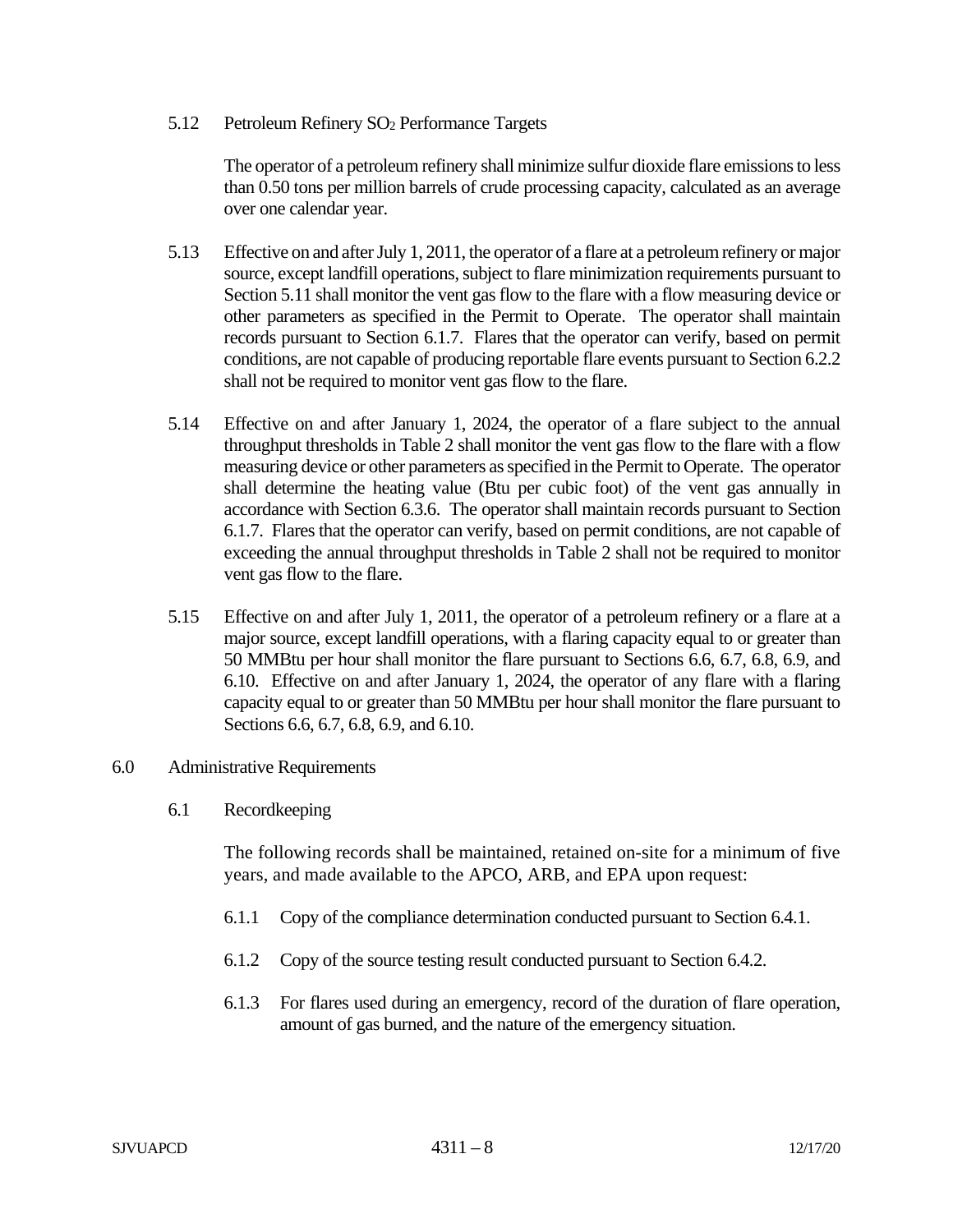- 6.1.4 Operators claiming an exemption pursuant to Section 5.2 shall record annual hours of operation or annual throughput necessary to demonstrate an exemption under that section.
- 6.1.5 A copy of the approved flare minimization plan pursuant to Section 6.5.
- 6.1.6 A copy of annual reports submitted to the APCO pursuant to Section 6.2.
- 6.1.7 Monitoring data collected pursuant to Sections 5.13, 5.14, 6.6, 6.7, 6.8, 6.9, and 6.10.
- 6.2 Flare Reporting
	- 6.2.1 Unplanned Flaring Event

The operator of a flare subject to flare minimization plans pursuant to Section 5.11 of this rule shall notify the APCO of an unplanned flaring event within 24 hours after the start of the next business day or within 24 hours of their discovery, whichever occurs first. The notification shall include the flare source identification, the start date and time, and the end date and time.

6.2.2 Reportable Flaring Event

Effective on and after July 1, 2012, and annually thereafter, except for flares meeting the emission limits in Table 3, the operator of a flare subject to flare minimization plans pursuant to Section 5.11 shall submit an annual report to the APCO that summarizes all Reportable Flaring Events as defined in Section 3.0 that occurred during the previous 12 month period. Beginning January 1, 2024, the report shall be submitted within 30 days following the end of the previous calendar year. The report shall include, but is not limited to all of the following:

- 6.2.2.1 The results of an investigation to determine the primary cause and contributing factors of the flaring event;
- 6.2.2.2 Any prevention measures considered or implemented to prevent recurrence together with a justification for rejecting any measures that were considered but not implemented;
- 6.2.2.3 If appropriate, an explanation of why the flaring was an emergency and necessary to prevent accident, hazard or release of vent gas to the atmosphere, or where, due to a regulatory mandate to vent a flare, it cannot be recovered, treated and used as a fuel gas at the facility; and
- 6.2.2.4 The date, time, and duration of the flaring event.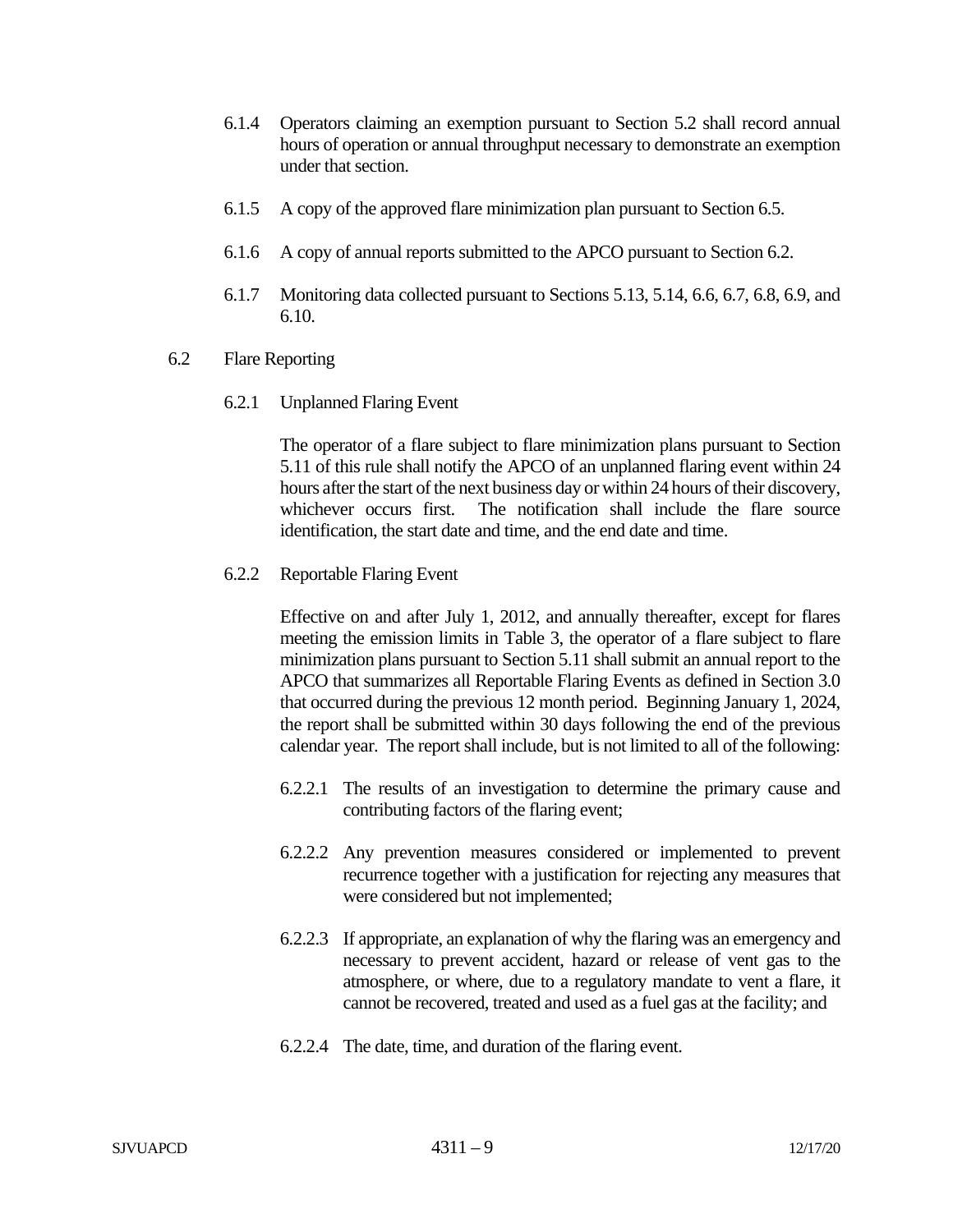### 6.2.3 Annual Monitoring Report

Until January 1, 2024, the operator of a flare at a petroleum refinery or major source, except landfill operations, subject to flare monitoring requirements pursuant to Sections 5.13, 5.14, 6.6, 6.7, 6.8, 6.9, and 6.10, as appropriate, shall submit an annual report to the APCO within 30 days following the end of each 12 month period.

Effective on and after January 1, 2024, and annually thereafter, the operator of a any flare subject to flare monitoring requirements pursuant to Sections 5.13, 5.14, 6.6, 6.7, 6.8, 6.9, and 6.10, as appropriate, shall submit an annual report in an electronic format approved by the District to the APCO within 30 days following the end of each calendar year for all required monitoring under those sections.

The report shall include the following:

- 6.2.3.1 The total volumetric flow of vent gas in standard cubic feet for each day for the previous calendar year.
- 6.2.3.2 Hydrogen sulfide content, methane content, and hydrocarbon content of vent gas composition, where applicable pursuant to Section 6.6.
- 6.2.3.3 If vent gas composition is monitored by a continuous analyzer or analyzers pursuant to Section 5.14, average total hydrocarbon content by volume, average methane content by volume, and depending upon the analytical method used pursuant to Section 6.3.4, total reduced sulfur content by volume or hydrogen sulfide content by volume of vent gas flared for each hour of the month.
- 6.2.3.4 If the flow monitor used pursuant to Section 5.13 measures molecular weight, the average molecular weight for each hour of each month.
- 6.2.3.5 For any pilot and purge gas used, the type of gas used, the volumetric flow for each day and for each month, and the means used to determine flow, as applicable pursuant to Section 6.7.
- 6.2.3.6 Flare monitoring system downtime periods, including dates and times, as applicable pursuant to Section 6.9.
- 6.2.3.7 For each day and for each month provide calculated sulfur dioxide emissions, as applicable.
- 6.2.3.8 A flow verification report for each flare subject to this rule. The flow verification report shall include flow verification testing pursuant to Section 6.3.5.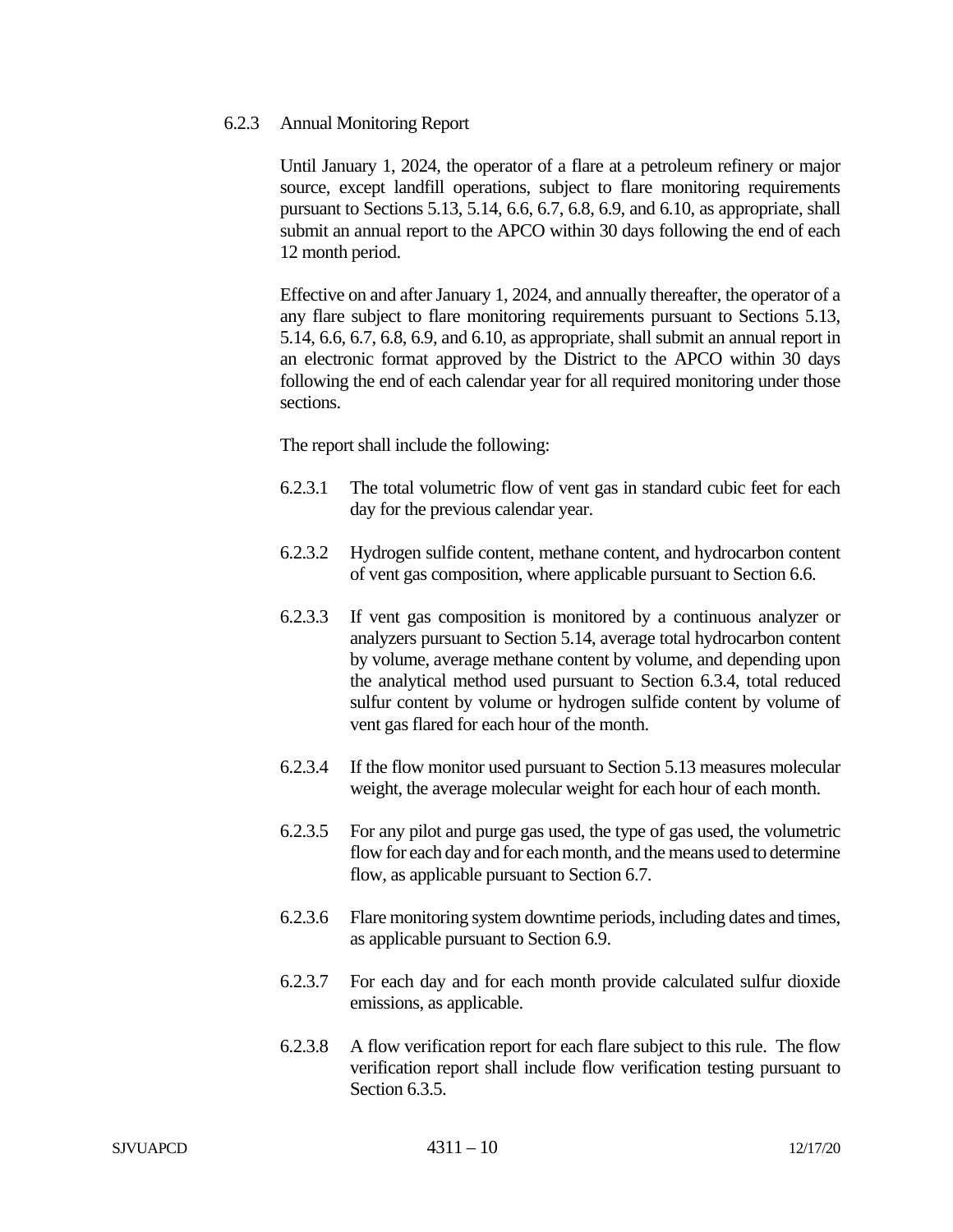- 6.2.3.9 For flares subject to the annual throughput thresholds specified in Table 2, include the annual throughput in MMBtu for the previous calendar year.
- 6.3 Test Methods

The test methods listed below shall be used to demonstrate compliance with this rule. Alternate equivalent test methods may be used provided the test methods have been approved by the APCO and EPA.

6.3.1 VOC, measured and calculated as carbon, shall be determined by EPA Method 25, except when the outlet concentration must be below 50 ppm in order to meet the standard, in which case Method 25a may be used, and analysis of halogenated exempt compounds shall be analyzed by EPA Method 18 or ARB Method 422 "Determination of Volatile organic Compounds in Emission from Stationary Sources". The VOC concentration in ppmv shall be converted to pounds per million Btu (lb/MMBtu) by using the following equation:

VOC in lb/MMBtu = 
$$
\frac{(ppmv\,dry)}{(1.135 \,x 10^6) \,x (20.9 - %0_2)}
$$

Where:  $F = As$  determined by EPA Method 19

- 6.3.2 NOx emissions in pounds per million BTU shall be determined by using EPA Method 19.
- 6.3.3 NOx and O2 concentrations shall be determined by using EPA Method 3A, EPA Method 7E, or ARB 100.
- 6.3.4 Testing and Sampling Methods for Flare Monitoring

Effective on and after July 1, 2011 operators subject to vent gas composition monitoring requirements pursuant to Section 6.6 shall use the following test methods as appropriate, or by an alternative method approved by the APCO, ARB and EPA:

- 6.3.4.1 Total hydrocarbon content and methane content of vent gas shall be determined using ASTM Method D 1945-96, ASTM Method UOP 539-97, EPA Method 18, or EPA Method 25A or 25B,
- 6.3.4.2 Hydrogen sulfide content of vent gas shall be determined using ASTM Method D 1945-96, ASTM Method UOP 539-97, ASTM Method D 4084-94, or ASTM Method D 4810-88.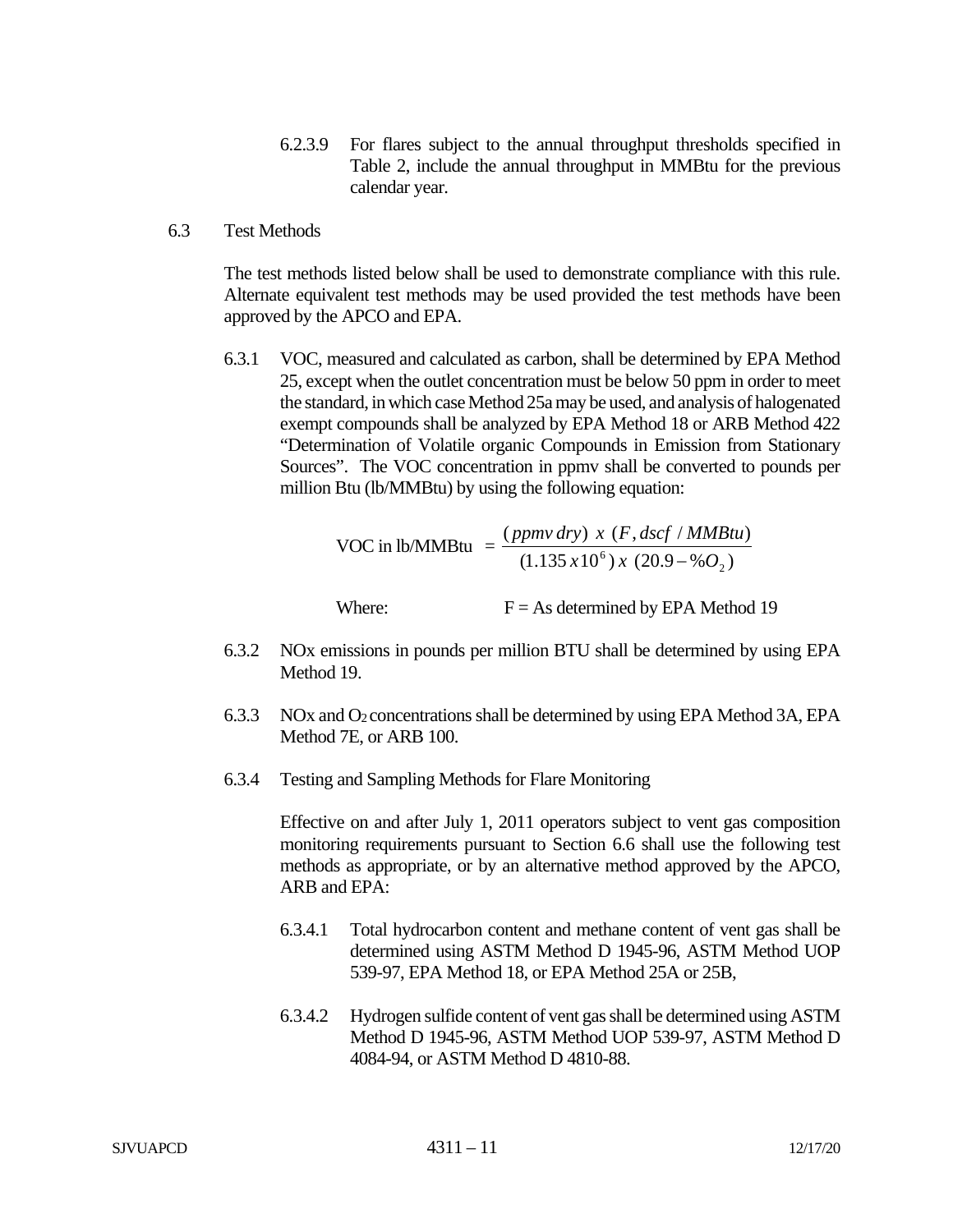- 6.3.4.3 If vent gas composition is monitored with a continuous analyzer employing gas chromatography the minimum sampling frequency shall be one sample every 30 minutes.
- 6.3.4.4 If vent gas composition is monitored using continuous analyzers not employing gas chromatography, the total reduced sulfur content of vent gas shall be determined by using EPA Method D4468-85.
- 6.3.5 Flow Verification Test Methods

For purposes of the flow verification report required by Section 6.2.3.8, vent gas flow shall be determined using one or more of the following methods, or by any alternative method approved by the APCO, ARB, and EPA:

- 6.3.5.1 EPA Methods 1 and 2;
- 6.3.5.2 A verification method recommended by the manufacturer of the flow monitoring equipment installed pursuant to Section 5.13.
- 6.3.5.3 Tracer gas dilution or velocity.
- 6.3.5.4 Other flow monitors or process monitors that can provide comparison data on a vent stream that is being directed past the ultrasonic flow meter.
- 6.3.6 The heating value of flare gas shall be determined by ASTM D 1826-88 or ASTM D 1945-81 in conjunction with ASTM D 3588-89; alternately, an operator may elect to use a default heating value from Table 4.

| Table 4 – Default Flare Gas Heating Values |                         |
|--------------------------------------------|-------------------------|
| <b>Flare Category</b>                      | Heating Value (Btu/scf) |
| Flares at Oil and Gas Operations or        | 1,000                   |
| <b>Chemical Operations</b>                 |                         |
| Flares at Landfill Operations              | 500                     |
| Flares at Digester Operations              | 600                     |

- 6.4 Compliance Determination
	- 6.4.1 Upon request, the operator of flares that are subject to Section 5.7 shall make available, to the APCO, the compliance determination records that demonstrate compliance with the provisions of 40 CFR 60.18, (c)(3) through (c)(5).
	- 6.4.2 The operator of flares subject to emission limits in Table 1 and Table 3, Categories A, B, and C shall conduct source testing at least once every 12 months to demonstrate compliance with Section 5.8. The operator shall submit a copy of the testing protocol to the APCO at least 30 days in advance of the scheduled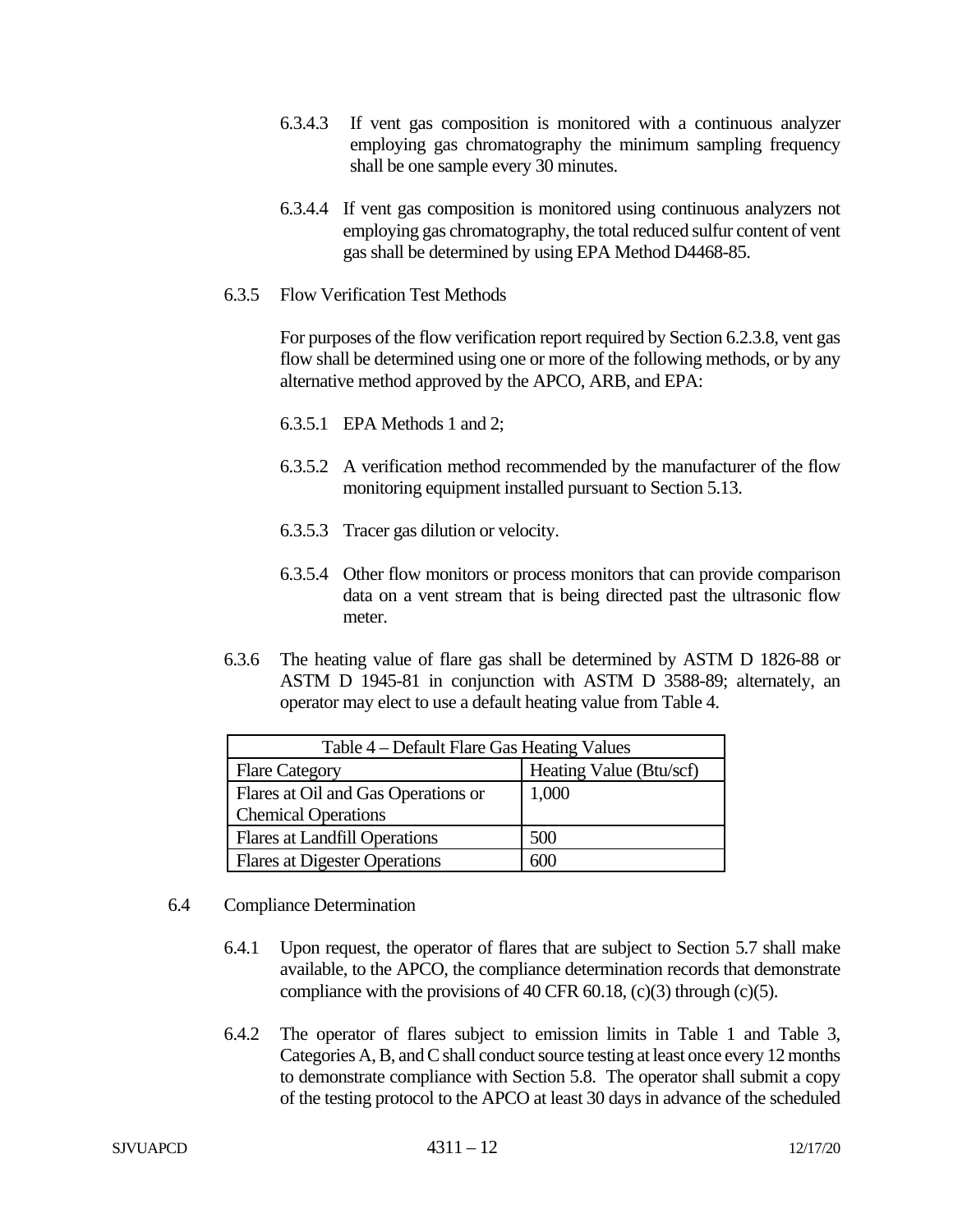testing. The operator shall submit the source test results not later than 60 days after completion of the source testing.

- 6.5 Flare Minimization Plan
	- 6.5.1 By July 1, 2010, the operator of a petroleum refinery flare or any flare at a major source, except landfill operations, that has a flaring capacity of greater than or equal to 5.0 MMBtu per hour shall submit a flare minimization plan (FMP) to the APCO for approval.

The FMP shall include, but not be limited to:

- 6.5.1.1 A description and technical specifications for each flare and associated knock-out pots, surge drums, water seals and flare gas recovery systems.
- 6.5.1.2 Detailed process flow diagrams of all upstream equipment and process units venting to each flare, identifying the type and location of all control equipment.
- 6.5.1.3 A description of equipment, processes, or procedures the operator plans to install or implement to eliminate or minimize flaring and planned date of installation or implementation.
- 6.5.1.4 An evaluation of prevention measures to reduce flaring that has occurred or may be expected to occur during planned major maintenance activities, including startup and shutdown.
- 6.5.1.5 An evaluation of preventative measures to reduce flaring that may be expected to occur due to issues of gas quantity and quality. The evaluation shall include an audit of the vent gas recovery capacity of each flare system, the storage capacity available for excess vent gases, and the scrubbing capacity available for vent gases including any limitations associated with scrubbing vent gases for use as a fuel; and shall determine the feasibility of reducing flaring though the recovery, treatment and use of the gas or other means.
- 6.5.1.6 An evaluation of preventative measures to reduce flaring caused by the recurrent failure of air pollution control equipment, process equipment, or a process to operate in a normal or usual manner. The evaluation shall determine the adequacy of existing maintenance schedules and protocols for such equipment. For purposes of this section, a failure is recurrent if it occurs more than twice during any five year period as a result of the same cause as identified in accordance with Section 6.2.2.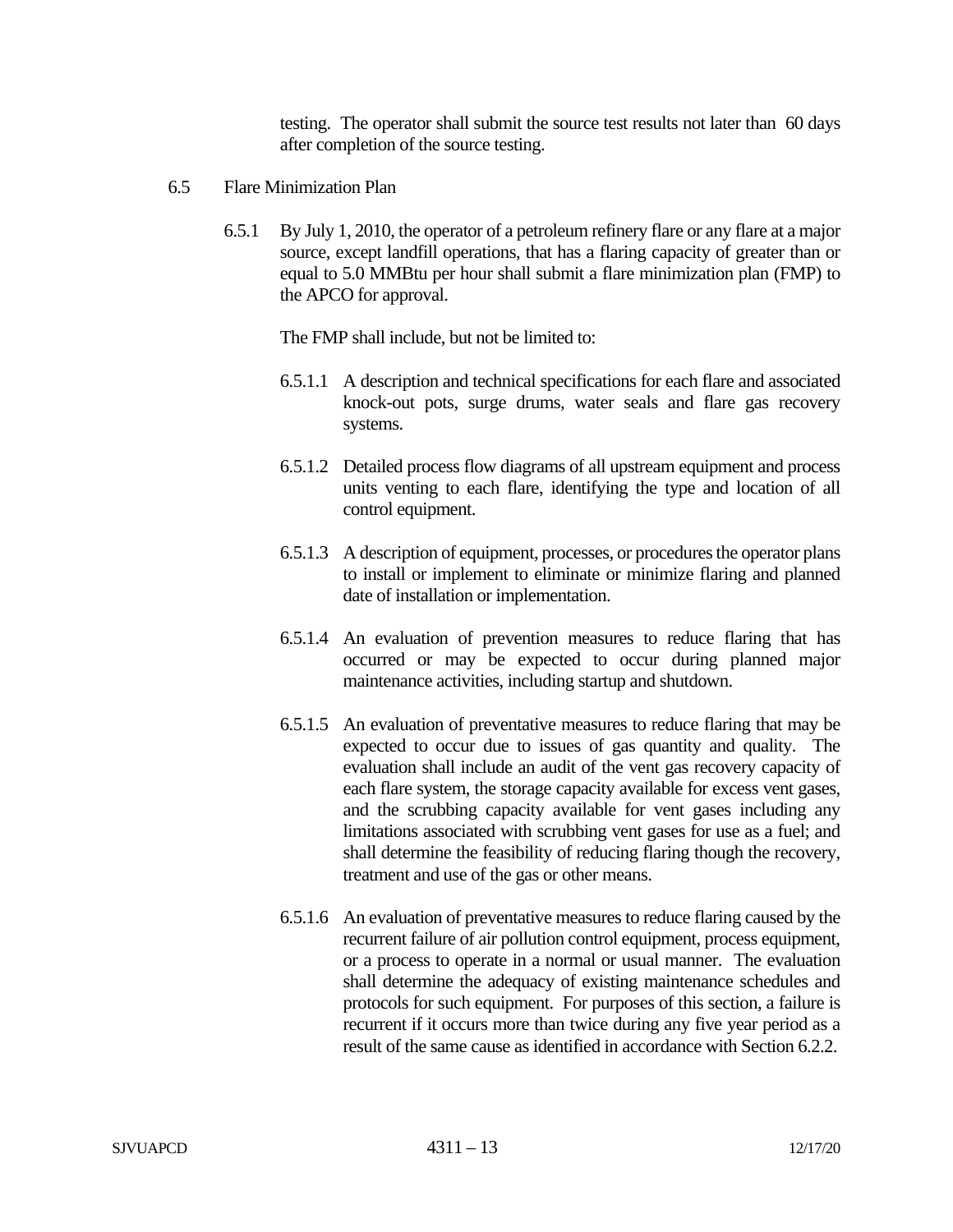- 6.5.1.7 Any other information requested by the APCO as necessary for determination of compliance with applicable provisions of this rule.
- 6.5.2 Every five years after the initial FMP submittal, the operator shall submit an updated FMP for each flare to the APCO for approval. The current FMP shall remain in effect until the updated FMP is approved by the APCO. If the operator fails to submit an updated FMP as required by this section, the existing FMP shall no longer be considered an approved plan.
- 6.5.3 An updated FMP shall be submitted by the operator pursuant to Section 6.5 addressing new or modified equipment, prior to installing the equipment. Updated FMP submittals are only required if:
	- 6.5.3.1 The equipment change would require an authority to construct (ATC) and would impact the emissions from the flare, and
	- 6.5.3.2 The modification is not solely the removal or decommissioning of equipment that is listed in the FMP, and has no associated increase in flare emissions.
- 6.5.4 When submitting the initial FMP, or updated FMP, the operator shall designate as confidential any information claimed to be exempt from public disclosure under the California Public Records Act, Government Code Section 6250 et seq. If a document is submitted that contains information designated confidential, the operator shall provide a justification for this designation and shall submit a separate copy of the document with the information designated confidential redacted.
- 6.6 Vent Gas Composition Monitoring

Effective on and after July 1, 2011, the operator of a petroleum refinery flare or any flare at a major source, except landfill operations, that has a flaring capacity equal to or greater than 50 MMBtu per hour shall monitor vent gas composition using one of the five methods pursuant to Section 6.6.1 through Section 6.6.5, as appropriate.

Effective on and after January 1, 2024, the operator of any flare with a flaring capacity equal to or greater than 50 MMBtu per hour, except landfill operations, shall monitor vent gas composition using one of the five methods pursuant to Section 6.6.1 through Section 6.6.5, as appropriate.

- 6.6.1 Sampling that meets the following requirements:
	- 6.6.1.1 If the flow rate of vent gas flared in any consecutive 15-minute period continuously exceeds 330 standard cubic feet per minute (SCFM), a sample shall be taken within 15 minutes. The sampling frequency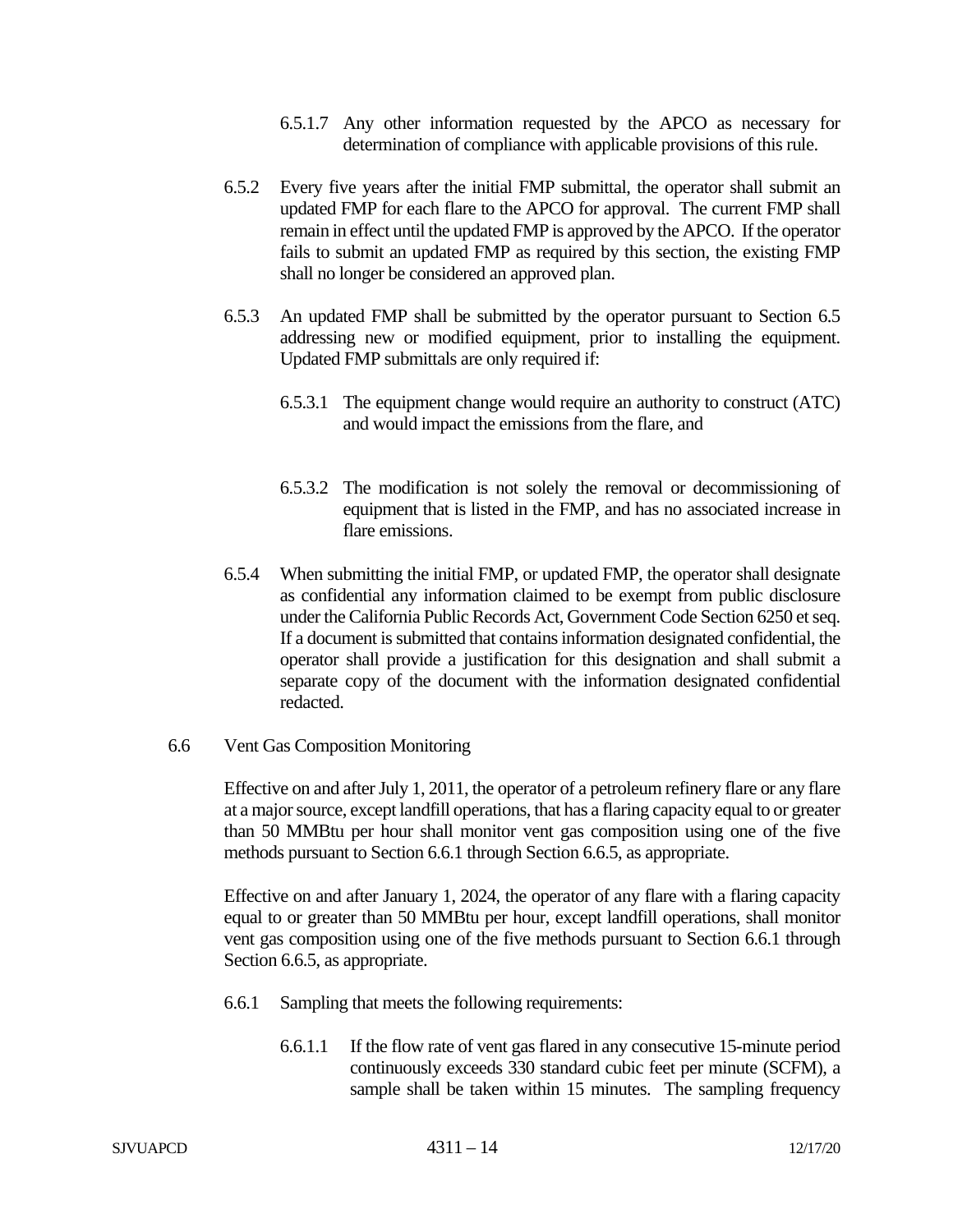thereafter shall be one sample every three hours and shall continue until the flow rate of vent gas flared in any consecutive 15-minute period is continuously 330 SCFM or less. In no case shall a sample be required more frequently than once every 3 hours.

- 6.6.1.2 Samples shall be analyzed pursuant to Section 6.3.4.
- 6.6.2 Integrated sampling that meets the following requirements:
	- 6.6.2.1 If the flow rate of vent gas flared in any consecutive 15 minute period continuously exceeds 330 SCFM, integrated sampling shall begin within 15 minutes and shall continue until the flow rate of vent gas flared in any consecutive 15 minute period is continuously 330 SCFM or less.
	- 6.6.2.2 Integrated sampling shall consist of a minimum of one aliquot for each 15-minute period until the sample container is full. If sampling is still required pursuant to Section 6.6.2.1, a new sample container shall be placed in service within one hour after the previous sample was filled. A sample container shall not be used for a sampling period that exceeds 24 hours.
	- 6.6.2.3 Samples shall be analyzed pursuant to Section 6.3.4.
- 6.6.3 Continuous analyzers that meet the following requirements:
	- 6.6.3.1 The analyzers shall continuously monitor for total hydrocarbon methane, and depending upon the analytical method used pursuant to Section 6.3.4, hydrogen sulfide or total reduced sulfur.
	- 6.6.3.2 The hydrocarbon analyzer shall have a full-scale range of 100% total hydrocarbon.
	- 6.6.3.3 Each analyzer shall be maintained to be accurate to within 20% when compared to any field accuracy tests or to within 5% of full scale.
- 6.6.4 Continuous analyzers employing gas chromatography that meet the following requirements:
	- 6.6.4.1 The gas chromatography system shall monitor for total hydrocarbon, methane, and hydrogen sulfide.
	- 6.6.4.2 The gas chromatography system shall be maintained to be accurate within 5% of full scale.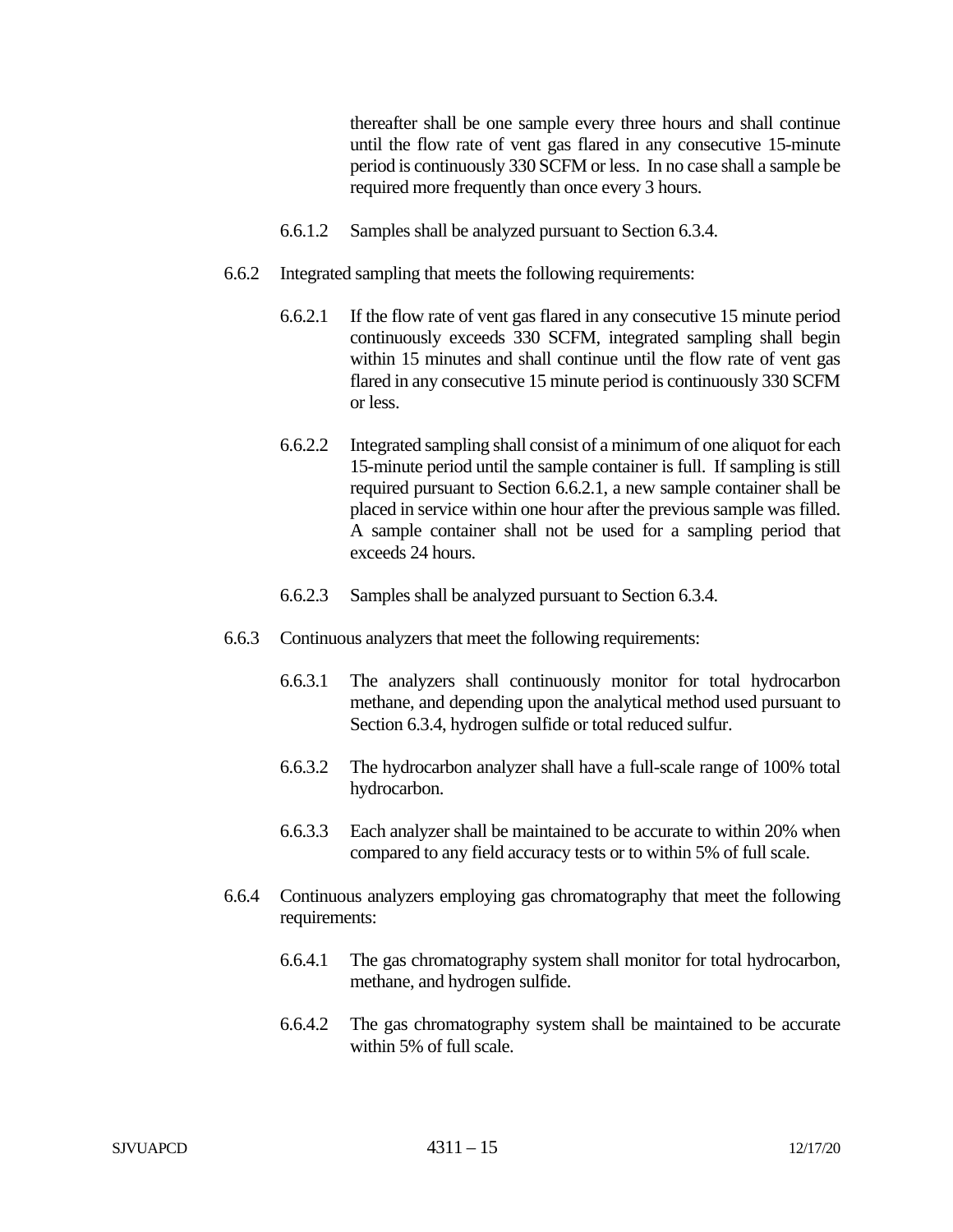- 6.6.5 Monitor sulfur content using a colorimetric tube system on a daily basis, and monitor vent gas hydrocarbon on a weekly basis by collecting samples and having them tested pursuant to a method in Section 6.3.4.
- 6.6.6 If flares share a common header, a sample from the header will be deemed representative of vent gas composition for all flares served by the header.
- 6.6.7 The operator shall provide the APCO with access to the monitoring system to collect vent gas samples to verify the analysis required by Section 5.14.
- 6.7 Pilot and Purge Gas Monitoring

Effective on and after July 1, 2011, the operator of a petroleum refinery flare or any flare at a major source, except landfill operations, that has a flaring capacity equal to or greater than 50 MMBtu per hour shall monitor the volumetric flows of purge and pilot gases with flow measuring devices or other parameters as specified on the Permit to Operate so that volumetric flows of pilot and purge gas may be calculated based on pilot design and the parameters monitored.

Effective on and after January 1, 2024, the operator of any flare that has a flaring capacity equal to or greater than 50 MMBtu per hourshall monitor the volumetric flows of purge and pilot gases with flow measuring devices or other parameters as specified on the Permit to Operate so that volumetric flows of pilot and purge gas may be calculated based on pilot design and the parameters monitored.

6.8 Water Seal Monitoring

Effective on and after July 1, 2011, the operator of a petroleum refinery flare or any flare at a major source, except landfill operations, that has a flaring capacity equal to or greater than 50 MMBtu per hour with a water seal shall monitor and record the water level and pressure of the water seal that services each flare daily or as specified on the Permit to Operate.

Effective on and after January 1, 2024, the operator of any flare that has a flaring capacity equal to or greater than 50 MMBtu per hour with a water seal shall monitor and record the water level and pressure of the water seal that services each flare daily or as specified on the Permit to Operate.

#### 6.9 General Monitoring

Effective on and after July 1, 2011, the operator of a petroleum refinery flare or any flare at a major source, except landfill operations, that has a flaring capacity equal to or greater than 50 MMBtu per hour shall comply with the below sections, as applicable.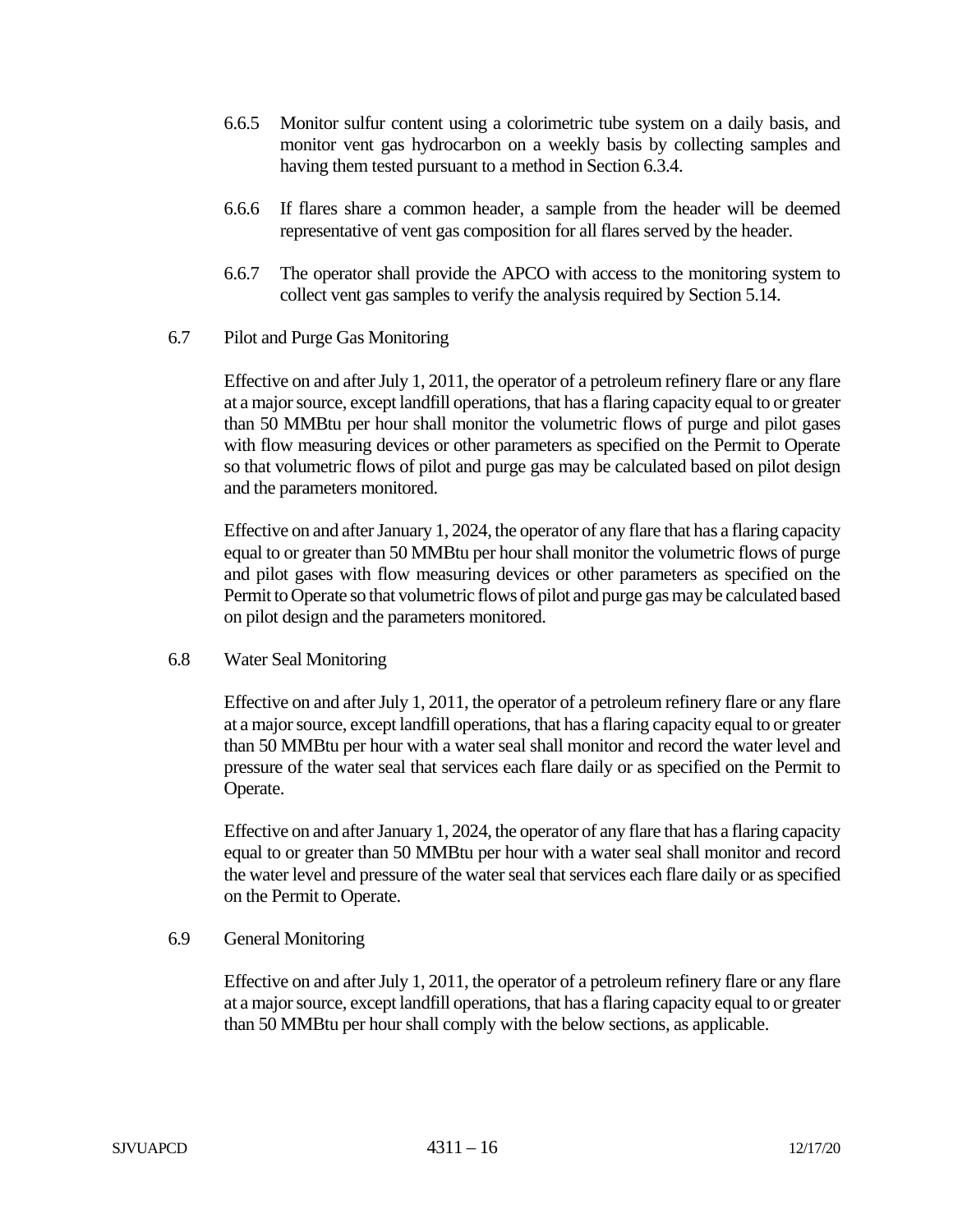Effective on and after January 1, 2024, the operator of any flare with a flaring capacity equal to or greater than 50 MMBtu per hour shall also comply with the below sections, as applicable.

- 6.9.1 Periods of flare monitoring system inoperation greater than 24 continuous hours shall be reported by the following working day, followed by notification of resumption of monitoring. Periods of inoperation of monitoring equipment shall not exceed 14 days per any 18-consecutive-month period. Periods of flare monitoring system inoperation do not include the periods when the system feeding the flare is not operating.
- 6.9.2 During periods of inoperation of continuous analyzers or auto-samplers installed pursuant to Section 6.6, operators responsible for monitoring shall take one sample within 30 minutes of the commencement of flaring, from the flare header or from an alternate location at which samples are representative of vent gas composition and have samples analyzed pursuant to Section 6.3.4. During periods of inoperation of flow monitors required by Section 5.13, flow shall be calculated using good engineering practices.
- 6.9.3 Maintain and calibrate all required monitors and recording devices in accordance with the applicable manufacturer's specifications. In order to claim that a manufacturer's specification is not applicable, the person responsible for emissions must have, and follow, a written maintenance policy that was developed for the device in question. The written policy must explain and justify the difference between the written procedure and the manufacturer's procedure.
- 6.9.4 All in-line continuous analyzer and flow monitoring data must be continuously recorded by an electronic data acquisition system capable of one-minute averages. Flow monitoring data shall be recorded as one-minute averages.

## 6.10 Video Monitoring

The operator of a petroleum refinery flare shall install and maintain equipment that records a real-time digital image of the flare and flame at a frame rate of no less than one frame per minute. The recorded image of the flare shall be of sufficient size, contrast, and resolution to be readily apparent in the overall image or frame. The image shall include an embedded date and time stamp. The equipment shall archive the images for each 24-hour period. In lieu of video monitoring the operator may use an alternative monitoring method that provides data to verify date, time, vent gas flow, and duration of flaring events.